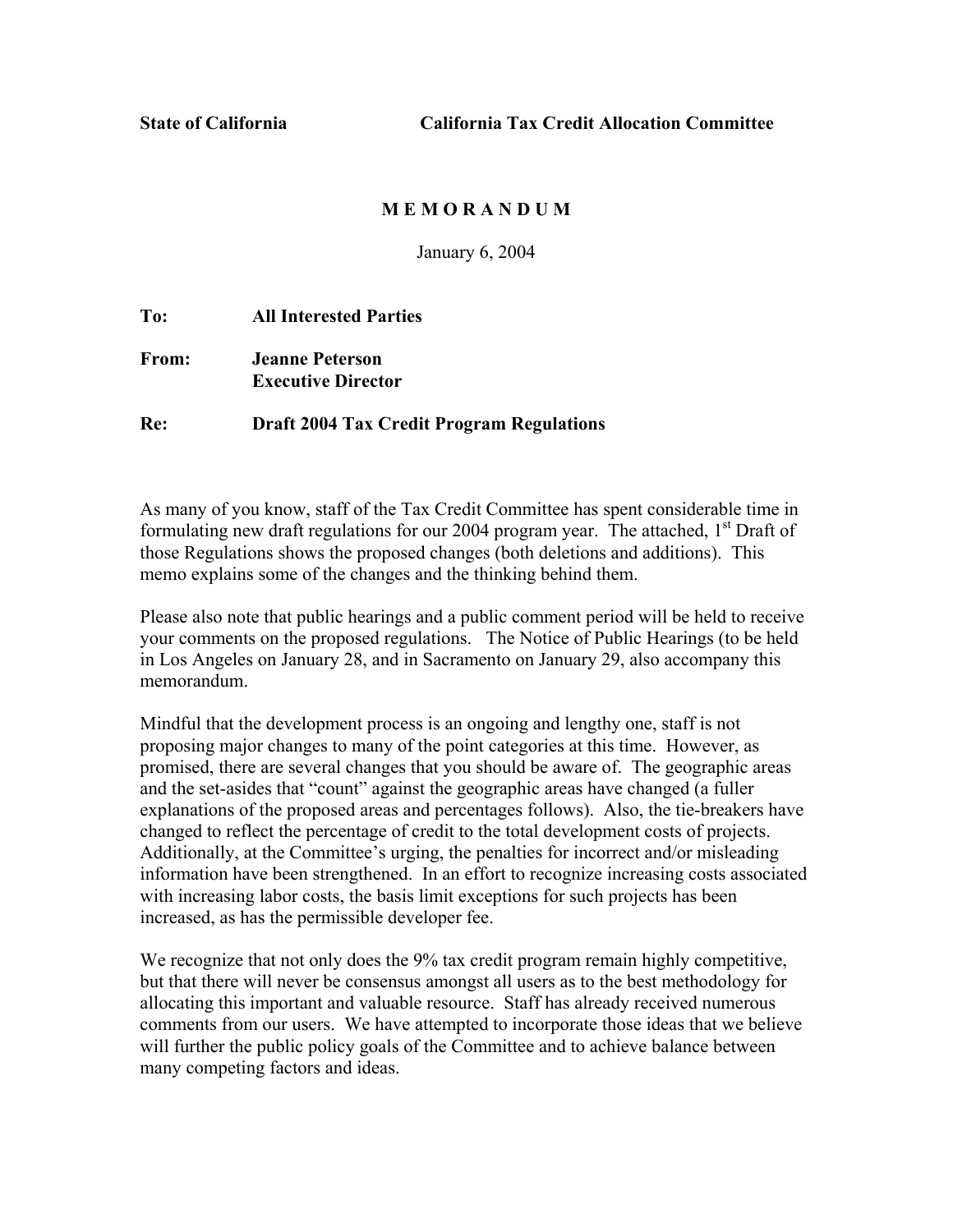## **Explanation of the New Geographic Areas**

In revising the current geographical distribution system, staff considered several indicators of need to arrive at the new suggested percentages:

County Population: This is the basis for the federal credits that are distributed to California as a whole. The Department of Finance's most recent annual population estimates by county (July 1, 2002) was used as the basis for revising the geographic apportionment percentages.

County Housing Cost: Staff considered and discarded multiple data sets as potential indicators of housing costs within counties, including, among others, CalHFA Homeownership Price Limits, HUD Estimated Fair Market Rents for a Two-Bedroom Apartment, and TCAC project costs per square foot on a county by county basis. The data set chosen to indicate housing costs is the TCAC Project Costs Per Square Foot from 1999-Present for 9% New Construction Projects. Where possible, staff used final project costs and square footage figures from final cost certifications to update the initial cost and square footage data in the TCAC database. These figures will be updated on a rolling 5 year basis. In cases where the there were fewer than three projects in a county, that county's figures were adjusted using the regional average.

Poverty: Staff considered various multiple data sets as potential indicators of housing costs within counties, including Bureau of Labor Statistics Per-Capita Personal Income, HUD Estimated Unadjusted Median Family Income for a Family of Four, and so on. The data set chosen to indicate poverty is the 2000 Census Data on the Proportion of the Population Earning Less Than 2x the Poverty Line.

County Urbanization: By law, 20% of all federal credits are set-aside for rural developments. While staff removed all 100% Rural Counties from the geographic apportionment system, many of the remaining counties still had heavily rural populations. Staff adjusted the distribution of credits to address this issue by using 2000 Census Data on Percentage of Population Living in Urban Areas. (It should be noted that the Census definition of urban is more inclusive than that used by TCAC, as only four counties are considered entirely rural according to the Census data.)

In developing the new set of geographic regions staff, considered three issues: 1) the geographic relationship among the counties, 2) how similar the counties were when ranked by each of the various data sets considered for use as housing and poverty indicators, and 3) the current set of geographic regions.

Each county, with the exception of those that are 100% rural for tax credit allocation purposes, is included in one of the new geographic areas. And because a larger percentage of the overall credit is proposed to be ascribed to the geographic areas (since a smaller amount will be ascribed to set-asides not "counting" in the geographic areas), no